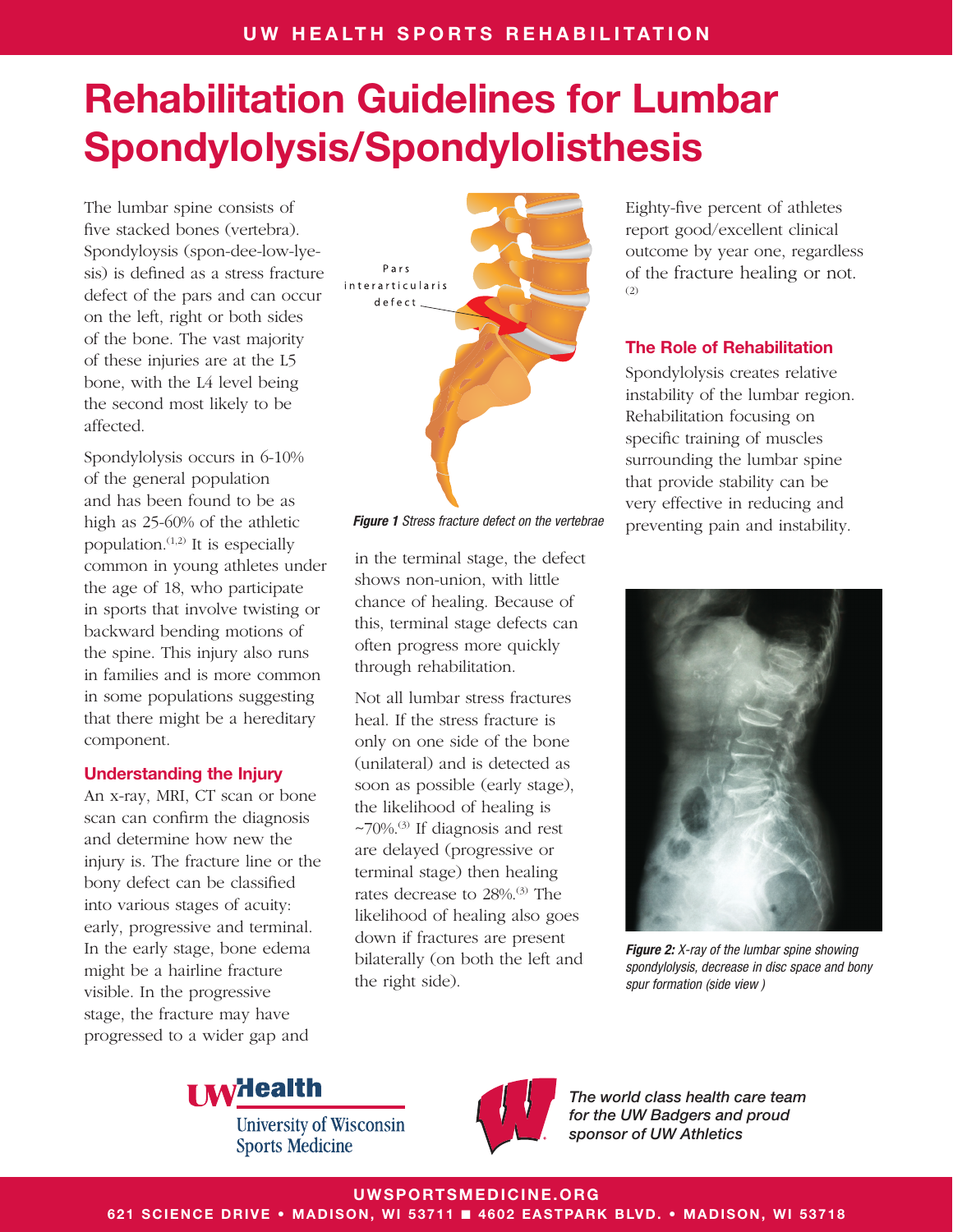

*Figure 3: X-ray of the lumbar spine showing spondylolisthesis (posterior and side view)*

These muscles are the deep abdominal muscles (transversus abdominis and internal oblique) and the lumbar multifidus. Training of these "stability" muscles in the lumbar spine provides a solid foundation for the athlete to integrate them into their sport-specific movement patterns. Exercises focusing on these muscles have been shown to significantly decrease pain and disability in people with spondylolysis/spondylolisthesis. This training effect persists for many years following only 10 weeks of practice <sup>(4)</sup>.

#### Goals of Treatment

- 1. Pain control
- 2. Healing when possible
- 3. Restoration of normal function including return to sports

#### Consequences of the Injury

Just like any bone fracture, stress fractures in the low back need time to heal. This means resting from all sporting and impact activities until there is little, to no pain. This usually takes 4-8 weeks, but may take longer.

In patients with a bilateral stress fracture, there is a rare complication where spinal alignment could be affected.

This condition is called spondylolisthesis (spon-dee-lowlis-thee-sis). If a small amount of slip occurs, research reports that it is still safe to participate in competitive sports.

However, if too much slippage occurs, the bones may begin to press on nerves and orthopedic surgery may be necessary to correct the condition.

#### Treatment Options

The recommended treatment program for spondylolysis is usually a combination of the following:

• For early or progressive defects = rest/protection for the first 4 weeks, possibly longer: no sports participation, no physical education class, reduce backpack weight and avoid sleeping on your stomach <sup>(5)</sup>

• For terminal defects = a brief period of activity reduction prior to starting stabilization exercises (5)

• Pain medications as needed/ recommended by your physician

• In addition to a calcium-rich diet, vitamin D is essential for bone health. Your provider may test your vitamin D level and if it is low, suggest that you take a vitamin D supplement. Research shows that vitamin D deficiency likely exists in orthopaedic trauma patients living in northern latitudes.(7) In Nebraska, over 60% of adolescents with spondylolysis were found to have low vitamin D levels.<sup>(8)</sup>

• Rehabilitation under the guidance of a physical therapist or athletic trainer. Corrective exercise training is emphasizedbeginning with gentle upper and lower body stretching and progressing to an individualized core strengthening routine that gradually builds over time.

• For most people a brace is not needed for this condition. Clinical outcome of patients treated with a brace to patients treated without a brace was not significantly different.<sup>(6)</sup> However, if 2-4 weeks of rest/activity restriction alone do not reduce the pain, then a brace may be beneficial.

• On rare occasions, orthopedic surgery should be considered when symptoms persist, there are associated nerve complications or there is a progressive slippage of the bone. In these cases, surgery can provide additional stabilization to the area.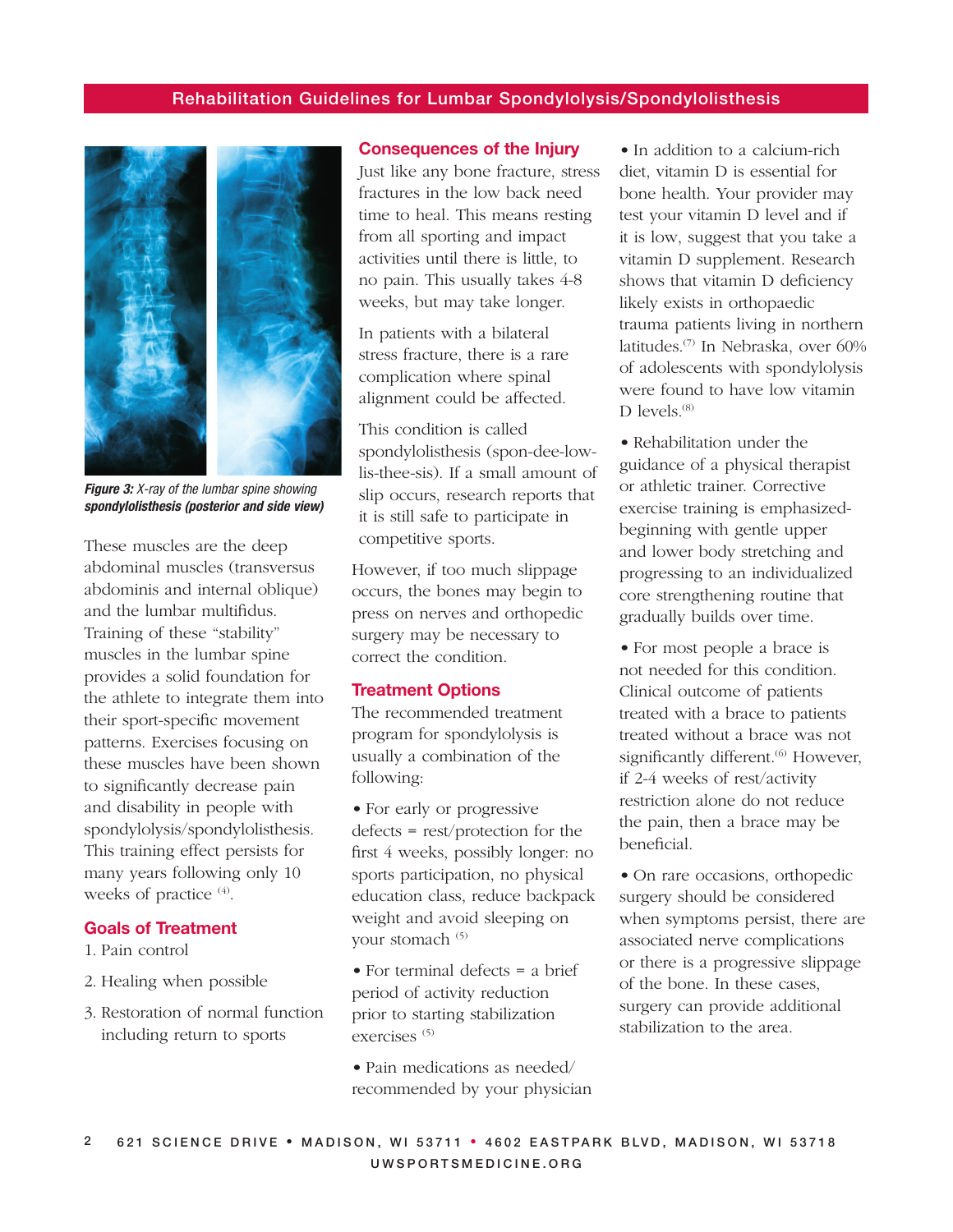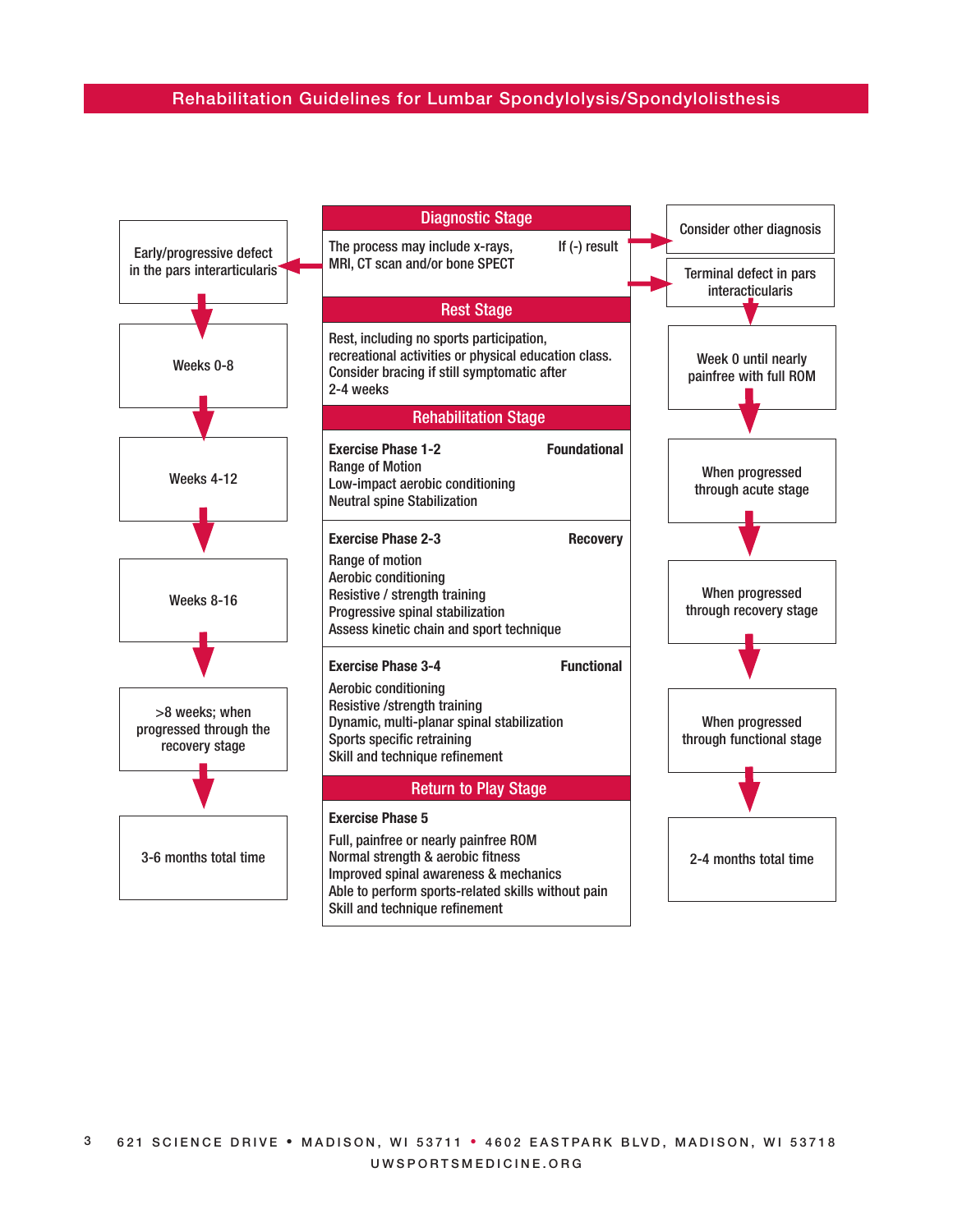| <b>Stage</b>                    | Rest/<br>Protection                                              | Rehabilitation<br><b>Foundational</b> | <b>Rehabilitation</b><br>Recovery                   | Rehabilitation<br><b>Functional</b>                          | Return<br>to Sport                                | <b>Total Time</b><br>to Return<br>to Sport |
|---------------------------------|------------------------------------------------------------------|---------------------------------------|-----------------------------------------------------|--------------------------------------------------------------|---------------------------------------------------|--------------------------------------------|
|                                 |                                                                  |                                       |                                                     |                                                              |                                                   |                                            |
| <b>Exercise</b><br><b>Phase</b> |                                                                  | $\overline{2}$                        | 3                                                   | 4                                                            | 5                                                 |                                            |
| <b>Emphasis</b>                 | Rest/protection,<br>Core initiation,<br><b>Abdominal bracing</b> | <b>Static</b><br>stabilization        | <b>Dynamic</b><br>stabilization and<br>coordination | Athletic<br>enhancement and<br>gradual return<br>to activity | Development<br>of maintenance<br>exercise routine |                                            |
| <b>Duration</b>                 | 4-8 weeks                                                        | $+1 - 4$ weeks                        | $+2 - 4$ weeks                                      | $+2 - 6$ weeks                                               | Return to sport                                   | 2-6 months                                 |

## Rehabilitation Timeline: Phases of the Exercise Progression

PHASE 1 Rest & Protection, Core Initiation, Abdominal Bracing begins on the first day of complete rest (Day #0) and continues for 4-8 weeks, depending on your progress. To promote proper healing of the stress fracture(s) it is important to rest completely and for the entire length of time recommended by your health care professional.

| <b>Appointments</b>                              | • First rehabilitation appointment should be within 1-2 weeks of diagnosis, every 1-2<br>weeks thereafter                                                                                                                                                                                                                                                                                                                                                                                             |  |  |
|--------------------------------------------------|-------------------------------------------------------------------------------------------------------------------------------------------------------------------------------------------------------------------------------------------------------------------------------------------------------------------------------------------------------------------------------------------------------------------------------------------------------------------------------------------------------|--|--|
| <b>Rehabilitation Goals</b>                      | • Allow sufficient time for healing to occur, hold all sports participation, protect the area<br>• Pain-free with daily activities<br>• Initiate deep abdominal stabilization recruitment<br>Gradually increase flexibility of key upper/lower body muscles<br>$\bullet$                                                                                                                                                                                                                              |  |  |
| <b>Precautions</b>                               | • No active or passive lumbar extension ROM<br>• Consider bracing if still symptomatic after 2-4 weeks rest                                                                                                                                                                                                                                                                                                                                                                                           |  |  |
| <b>Suggested Therapeutic</b><br><b>Exercises</b> | • Abdominal bracing in various postures (supine, prone over pillow, 4 point, kneeling,<br>standing)<br>• Stretching exercises for key UE/LE muscles with emphasis on neutral spine alignment<br>and in non-weightbearing postures<br>• Supine 90-90 active knee extension hamstring stretch<br>• Child's pose latissimus dorsi stretch<br>• Supine pectoralis stretching in 90-90 shoulder position<br>• Supine or side-lying hip flexor & quad stretching<br>• Supine figure 4 piriformis stretching |  |  |
| Cardiovascular                                   | • Light stationary biking                                                                                                                                                                                                                                                                                                                                                                                                                                                                             |  |  |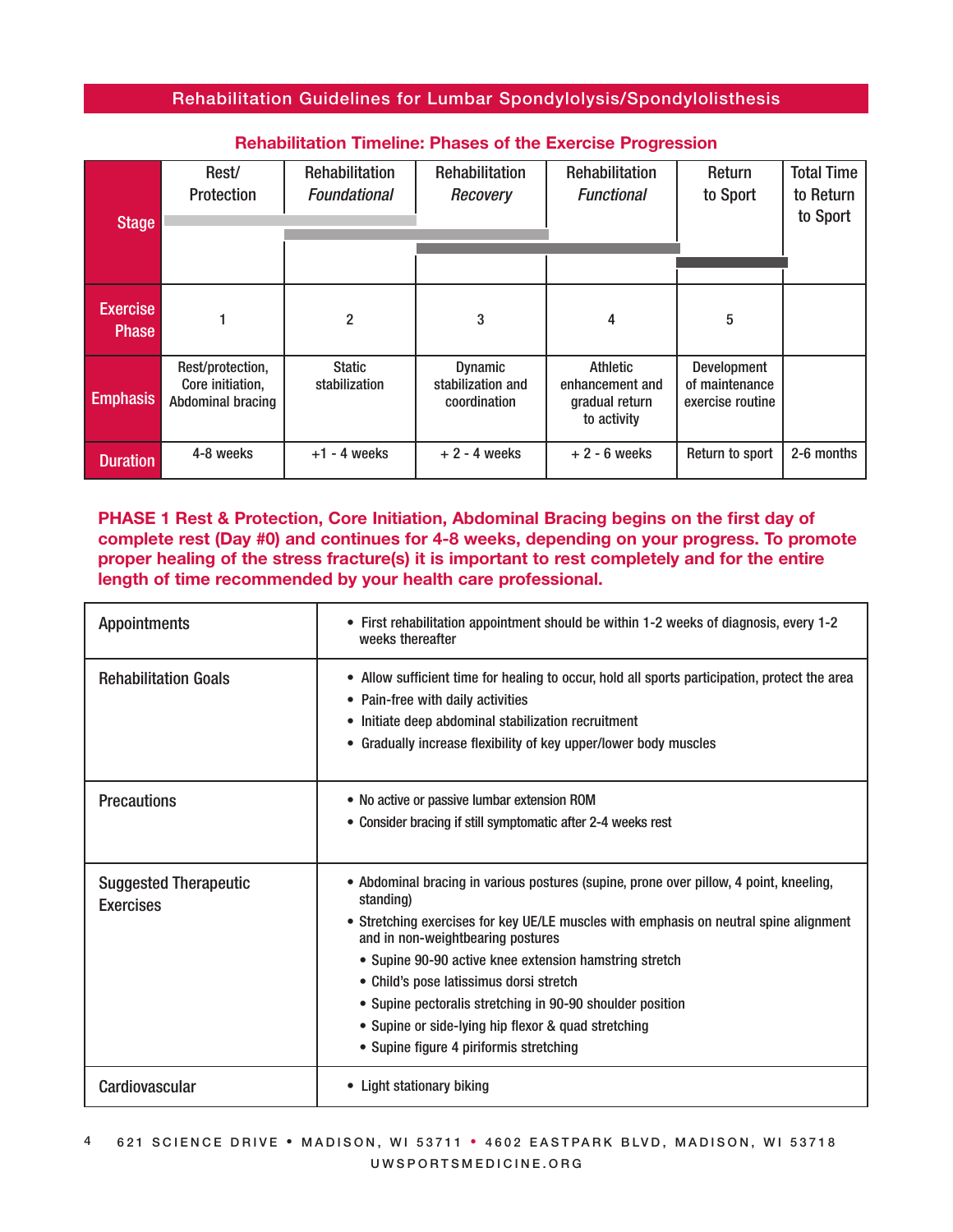## PHASE 2 Static Stabilization: begins after the necessary 4-8 weeks of rest required to achieve significant pain reduction. It usually takes 1-3 weeks to master the foundational movement patterns in phase 2, depending on the individual.

| <b>Appointments</b>                              | • Every 7-10 days                                                                                                                                                                                                                                                                                                                                                                                             |  |  |
|--------------------------------------------------|---------------------------------------------------------------------------------------------------------------------------------------------------------------------------------------------------------------------------------------------------------------------------------------------------------------------------------------------------------------------------------------------------------------|--|--|
| <b>Rehabilitation Goals</b>                      | • Maintain pain free (or nearly pain free) range of motion<br>• Pain free with daily activities<br>• Increase abdominal and core strength<br>• Ensure normal hip and thoracic mobility<br>• Progress flexibility and lumbar stabilization to weight-bearing postures<br>• Improve pelvic proprioception<br>• Maintain/ Increase flexibility in key upper/lower body muscles<br>• Re-establish aerobic fitness |  |  |
| <b>Precautions</b>                               | • No active or passive lumbar extension ROM                                                                                                                                                                                                                                                                                                                                                                   |  |  |
| <b>Suggested Therapeutic</b><br><b>Exercises</b> | • Crunches<br>• Double leg bridges<br>• 4 point alternate arm or leg raises<br>Side lying hip abduction or clam shells<br>$\bullet$<br><b>Side Planks</b><br>• Upright rows with abdominal bracing in sitting<br>• Sitting on Swiss ball, alternate lifting an arm or leg                                                                                                                                     |  |  |
| <b>Cardiovascular Exercise</b>                   | • Light -moderate stationary biking<br>• Deep water jogging in pool with floatation vest                                                                                                                                                                                                                                                                                                                      |  |  |
| <b>Progression Criteria</b>                      | • Noticeable increase in abdominal strength<br>• Can accomplish full and pain free lumbar flexion and lateral flexion range of motion<br>Ability to hold bridge and side plank for 30 seconds without pain<br>$\bullet$<br>• Ability to maintain neutral spine posture during dynamic arm or leg ROM                                                                                                          |  |  |

## PHASE 3 Dynamic Trunk Stabilization & Coordination can be initiated when the goals of phase 2 are met. On average, this will begin ~2-3 months from Day #0. It usually takes 2-4 weeks to achieve the goals in this phase, depending on the individual.

| <b>Appointments</b>         | • Every 1-2 weeks                                                                                                                                                                                                                                                                                                            |
|-----------------------------|------------------------------------------------------------------------------------------------------------------------------------------------------------------------------------------------------------------------------------------------------------------------------------------------------------------------------|
| <b>Rehabilitation Goals</b> | • Continue increase in abdominal strength<br>• Maintain flexibility<br>• Ensure normal joint mobility: hip and thoracic spine; mobilize if necessary<br>• Resume lumbar extension in non-weightbearing postures<br>• Progress aerobic fitness<br>• Begin sport specific drills to prepare for return to sports participation |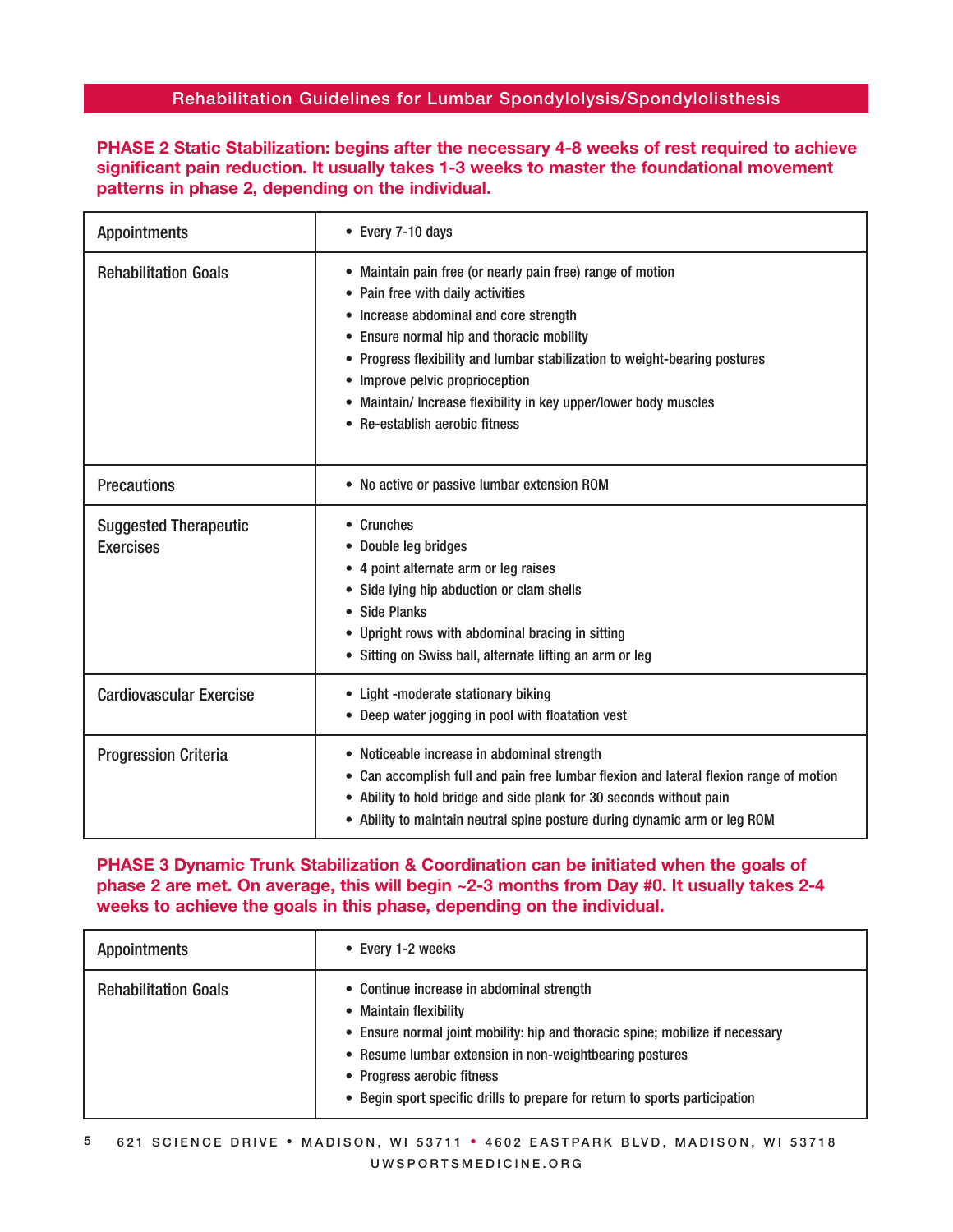| <b>Precautions</b>                               | • Avoid prolonged back pain with initiation of lumbar extension AROM                                                                                                                                                                                                                                                                                                                   |  |  |
|--------------------------------------------------|----------------------------------------------------------------------------------------------------------------------------------------------------------------------------------------------------------------------------------------------------------------------------------------------------------------------------------------------------------------------------------------|--|--|
| <b>Suggested Therapeutic</b><br><b>Exercises</b> | • Sit ups with medicine ball and throw ball at end for plyometrics<br>• Single leg bridges<br>• Oblique trunk rotation in hook lying (progress to med ball)<br>• Supine hamstring curls on Swiss ball<br>• Squats emphasizing hip hinge and overhead reach<br>• Push- ups<br>• OK to resume upper body weight lifting with spine neutral                                               |  |  |
| Cardiovascular                                   | • Moderate intensity stationary biking or elliptical machine<br>• Shallow water jogging and jumping drills in pool (immersed to chest depth)                                                                                                                                                                                                                                           |  |  |
| <b>Progression Criteria</b>                      | • No increase in pain with lumbar range of motion and sport skills<br>• Physician's release if necessary.                                                                                                                                                                                                                                                                              |  |  |
| <b>Suggested</b><br><b>Therapeutic Exercise</b>  | • Multi-planar strength progression, including forward, lateral and diagonal lunges<br>• Dynamic control exercise beginning with low velocity, single plane activities and<br>progressing to higher velocity, multi-plane activities<br>• Sport/work specific balance and proprioceptive drills<br>• Hip and core strengthening<br>• Stretching for patient specific muscle imbalances |  |  |
| <b>Cardiovascular Exercise</b>                   | • Replicate sport or work specific energy demands                                                                                                                                                                                                                                                                                                                                      |  |  |
| Return To Sport Criteria                         | • Dynamic neuromuscular control with multi-plane activities, without pain                                                                                                                                                                                                                                                                                                              |  |  |

## PHASE 4 Athletic Enhancement and Gradual return to activity when the goals of phase 3 are met, you can initiate this phase. It usually takes 2-4 weeks to achieve the goals depending on the individual. This phase takes into account the unique demands of the sport: progresses into impact loading through running and jumping, provide sport-specific exercises and leads to the development of a maintenance program.

| <b>Appointments</b>                              | • Every 1-2 weeks                                                                                                                                                                                                                                                                                                                                                                     |  |  |
|--------------------------------------------------|---------------------------------------------------------------------------------------------------------------------------------------------------------------------------------------------------------------------------------------------------------------------------------------------------------------------------------------------------------------------------------------|--|--|
| <b>Rehabilitation Goals</b>                      | • Maintain flexibility in key muscle groups<br>• Maintain strength in abdominals and hip muscles<br>• Initiate lumbar extension AROM if necessary for sport<br>• Initiate impact loading of the spine including jogging, running, jumping/landing                                                                                                                                     |  |  |
| <b>Suggested Therapeutic</b><br><b>Exercises</b> | • In stance, Diagonal #1 and #2 trunk rotation patterns with medicine ball (wood chops)<br>• Lunges (forward, backward, side) with dumbbells or medicine ball<br>• Body weight suspension exercises (such as TRX)<br>• Progression to Impact Loading (see Addendum A)<br>• Gradual exposure to sport-specific activities and drills, making sure to concentrate on<br>spine stability |  |  |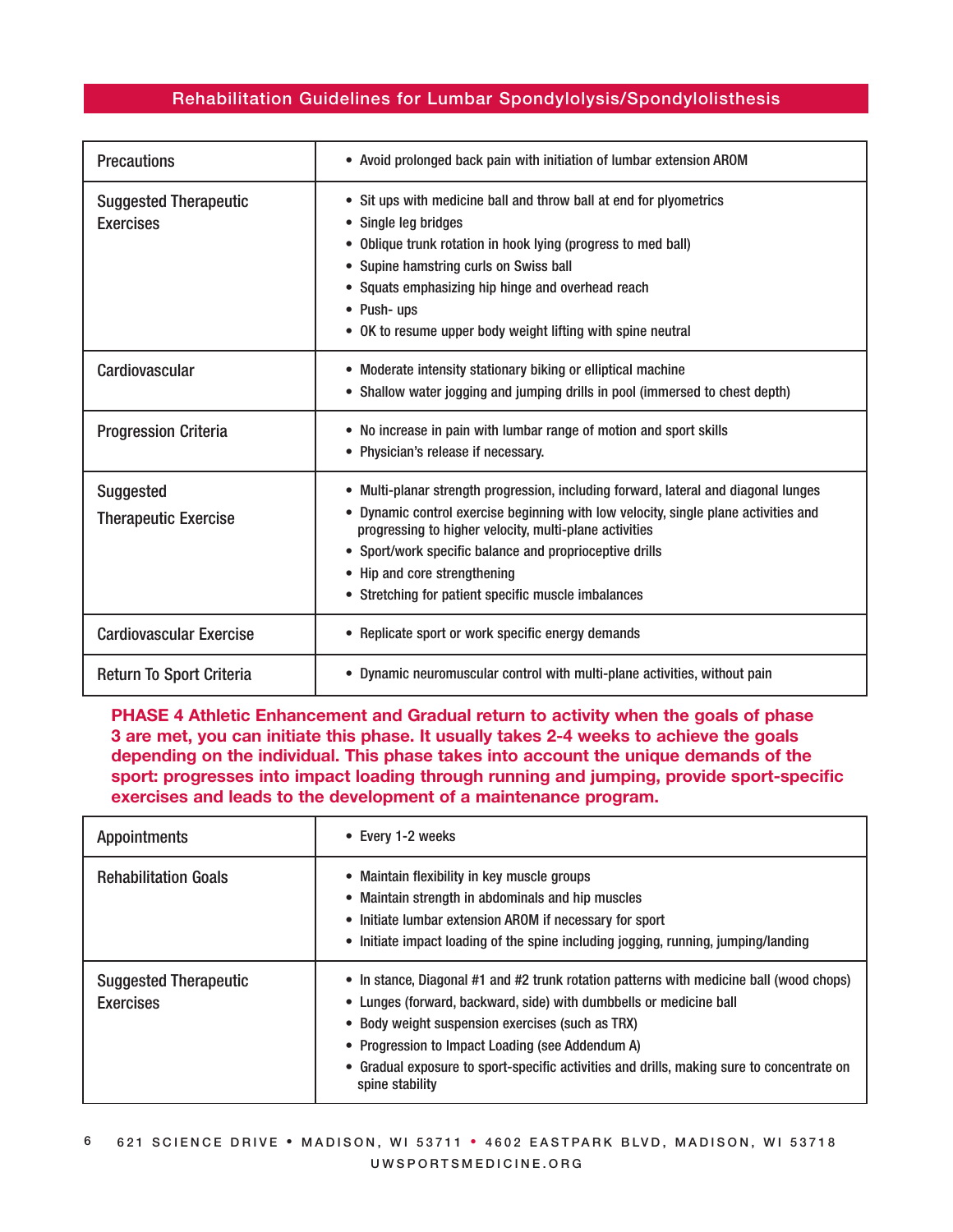| <b>Impact Loading Progression</b> | See Addendum A<br>$\bullet$                                                                                                                                                                                                                                                                     |
|-----------------------------------|-------------------------------------------------------------------------------------------------------------------------------------------------------------------------------------------------------------------------------------------------------------------------------------------------|
| Cardiovascular                    | • Moderate-high intensity intervals with stationary biking<br>• Initiate Impact Loading on land (see Addendum A)                                                                                                                                                                                |
| <b>Progression Criteria</b>       | • Successful completion of a comprehensive exercise program<br>• Be able to demonstrate sport-specific skills and practice drills without pain. This<br>depends on the sport; and may include intervals of sprinting and pivoting; jumping<br>and landing, back hyperextension and/or twisting. |

PHASE 5 Independent Exercise Program and Re-injury Prevention Program At this point you are cleared to participate in your athletics. Your physical therapist or athletic trainer will provide you with specific exercises that will aim to enhance your athletic performance and may help to prevent future injuries. Depending on the extent of your injury, you may need to continue to avoid certain weight lifting moves such and Olympic style squats and deadlifts.

| <b>Appointments</b>                              | • Every 1-2 months                                                                                                                                                                                                                                                                                                                                                                                                                                                                    |  |  |
|--------------------------------------------------|---------------------------------------------------------------------------------------------------------------------------------------------------------------------------------------------------------------------------------------------------------------------------------------------------------------------------------------------------------------------------------------------------------------------------------------------------------------------------------------|--|--|
| <b>Rehabilitation Goals</b>                      | • Full participation in sports<br>• Commit to completing a 10-15 minute abdominal workout at least 3 times a week for<br>the remainder of your athletic career.<br>• This workout should consist of some of the most challenging exercises from your<br>rehabilitation program and might include sit ups, single leg bridges, squats & lunges,<br>body suspension rowing, 4 point exercises with 1-2# weights on your ankles and<br>wrists, side planks and few stretching exercises. |  |  |
| <b>Precautions</b>                               | • May need to continue to avoid Olympic style squats and deadlifts (power lifting)                                                                                                                                                                                                                                                                                                                                                                                                    |  |  |
| <b>Suggested Therapeutic</b><br><b>Exercises</b> | • Hip sled as option to replace Olympic squats<br>• Squats with medicine ball throw<br>• Single leg deadlift with dumbbells                                                                                                                                                                                                                                                                                                                                                           |  |  |

#### ADDENDUM A Sport-specific impact loading program (for Phases 4-5)

This portion of the rehabilitation is designed to allow the athlete to gradually load the spine for a safe return to sport following a low back injury. It should be used in conjunction with a specific rehabilitation program from your physical therapist or athletic trainer. The athlete should be able to complete the entire program before return to sport is allowed.

Before doing the program each day, the athlete should warm up with 10-15 minutes of low impact activities such as stationary biking. The athlete can progress to the next level when the previous level has been completed without pain or apprehension. The athlete should rest every third day.

Your provider may modify this routine to fit the specific athletic demands of the sport. For example, a long distance runner, a basketball player and a gymnast will all have different impact loading requirements